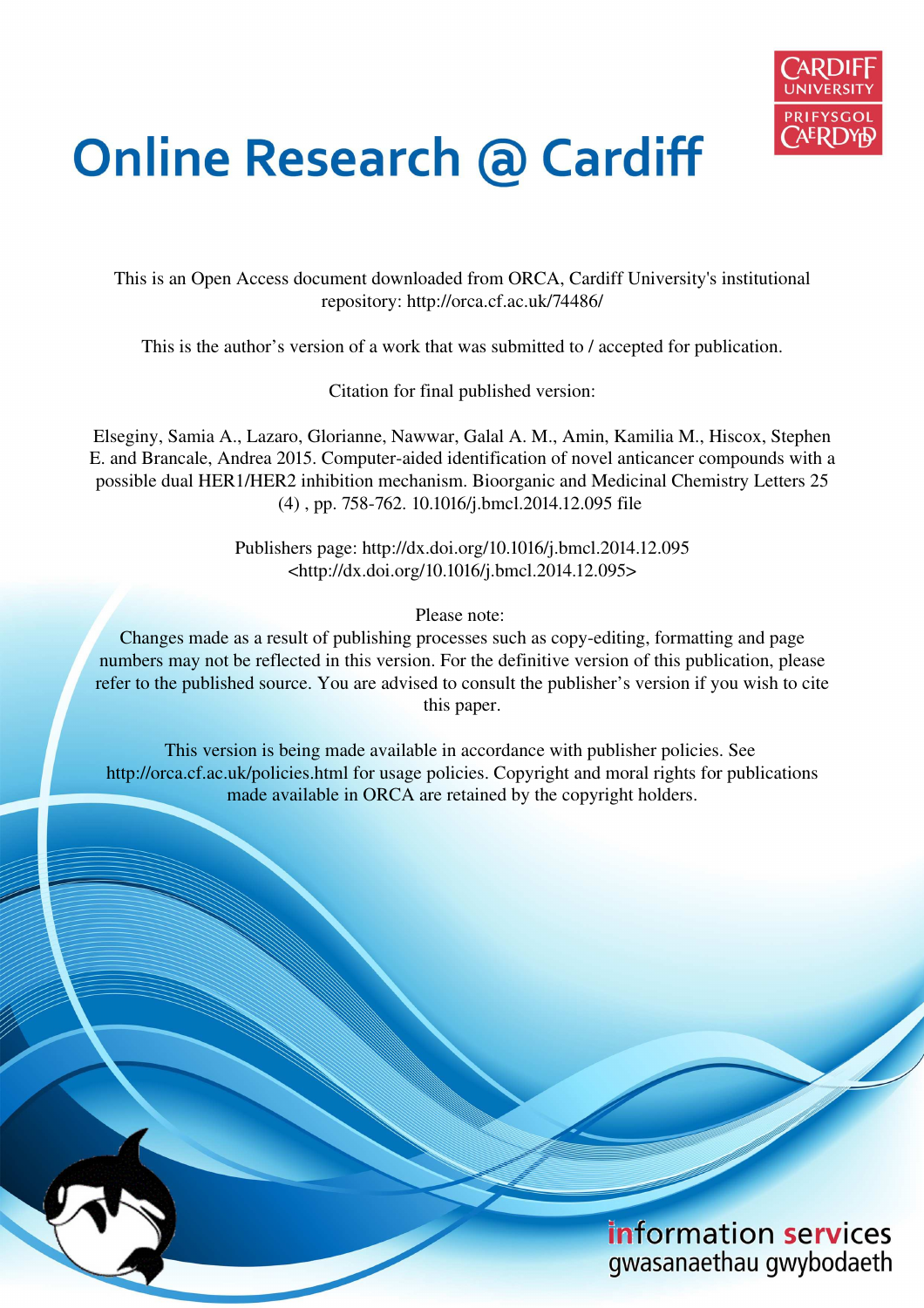## **Graphical Abstract**

To create your abstract, type over the instructions in the template box below. Fonts or abstract dimensions should not be changed or altered.

## **Computer-Aided Identification of Novel Anticancer Compounds with a Possible Dual HER1/HER2 Inhibition Mechanism.**

Leave this area blank for abstract info.

Samia A Elseginy , Glorianne Lazaro , Galal A. M. Nawwar, Kamilia M. Amin, Stephen Hiscox, Andrea Brancale

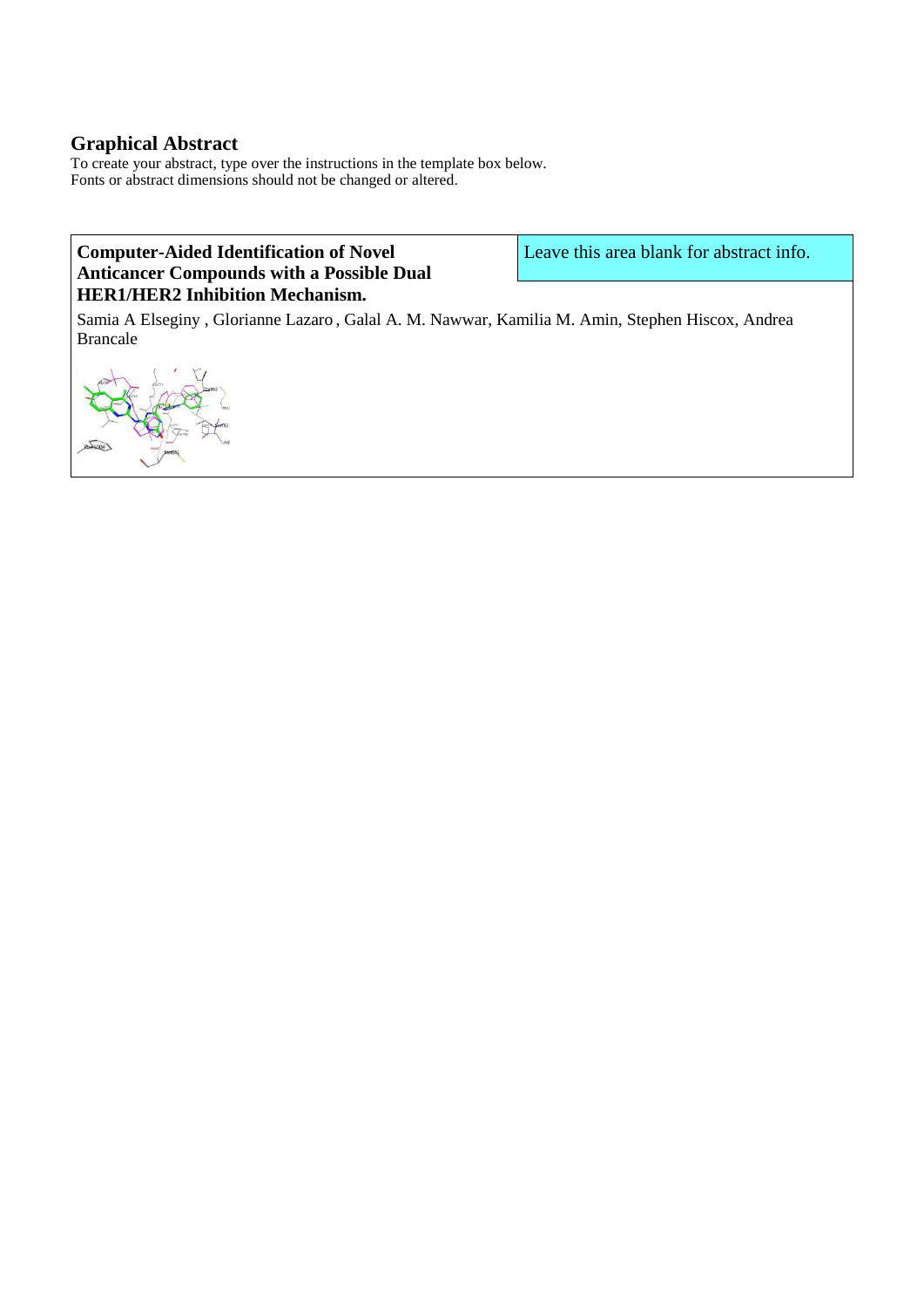## **Computer-Aided Identification of Novel Anticancer Compounds with a Possible Dual HER1/HER2 Inhibition Mechanism.**

Samia A Elseginy<sup>a</sup>, Glorianne Lazaro<sup>a</sup>, Galal A. M. Nawwar<sup>b</sup>, Kamilia M. Amin<sup>c</sup>, Stephen Hiscox<sup>a</sup>,

### Andrea Brancale<sup>a</sup>

*a School of Pharamcy and Pharmaceutical Sciences, Cardiff Unversity, King Edward VII avenue, Cardiff, CF10 3NB, UK <sup>b</sup>Green Chemistry Department, National Research Centre, Cairo, Egypt <sup>c</sup>Department of Pharmaceutical Chemistry, Cairo University, Cairo, Egypt* 

#### ARTICLE INFO ABSTRACT

*Article history:*  Received Revised Accepted Available online HER1 and HER2 are frequently overexpressed in human tumors where they drive cellular proliferation. For this reason they are considered important targets in anticancer therapy with dual HER1/HER2 inhibitors being recently approved and marketed. In this paper we report the identification of a series of compounds with anticancer activity by a combined virtual screening approach on the kinase domains of HER1 and HER2. 6 Hit compounds that present a sub- or low- micromolar activity in two cell-based assays, were initially identified and a subsequent design cycle led to the synthesis of a compound with nanomolar activity in the cell-based assays.

*Keywords:*  HER1 EGFR H<sub>ER2</sub> Virtual ScreeningStructure-based drug design

The ErbB receptor family are multidomain proteins that contain an extracellular ligand binding domain, a single transmembrane domain, and an intracellular tyrosine kinase domain.1,2 This family consists of EGFR (HER1, ErbB1), HER2 (ErbB2, HER2/neu), HER3 (ErbB3), and HER4 (ErbB4). The receptors play a role in the regulation of cell proliferation, differentiation, and migration.<sup>3</sup> Upon ligand binding to the extracellular domain, the receptors can form either homo- or hetero-dimers through which the cytoplasmic domains become catalytically active and undergo C terminus phosphorylation, further initiating downstream signalling events.<sup>4,5</sup> HER2 appears to be the preferred binding partner of EGFR and the HER2/EGFR heterodimer shows an increased signalling potency relative to EGFR homodimers.<sup>6</sup> HER2 itself also undergoes spontaneous homo- or heterodimerization and activates downstream signalling.<sup>7</sup> HER2 is overexpressed in a number of human cancers, including 20−40% of solid tumours including breast, ovarian, lung, gastric, and oral cancers where it correlates with poor prognosis.  $8^{-10}$  Given that HER2 is only expressed at low levels in normal human tissues, its overexpression in tumours makes it an attractive target for tumour-specific therapies.

Two approaches have been developed for blocking the upregulated HER2 signal pathway. One approach utilizes the anti-HER2 monoclonal antibody, trastuzumab.<sup>11-13</sup> This blocks the extracellular ligand-binding region of the receptor, thereby interfering with its activation and modulating HER2-dependent signalling. An alternative approach for blocking upregulated HER2 signal pathways involves the use of orally active small molecule tyrosine kinase inhibitors (TKIs) several of which have been developed. Among these, CP-724714has been reported as a HER2-specific TKI. $14-15$  As many types of malignancies are characterized by overexpression of both HER2 and EGFR, some

interest has been focused on the development of dual inhibitors. Lapatinib, a dual TKI for HER2 and EGFR, was approved in 2007 in combination with capecitabine or letrozole in patients with metastatic breast cancer that overexpress the HER2 receptor.<sup>16,17</sup> Irreversible inhibitors - Neratinib/HKI-272<sup>18,19</sup> and Afatinib/BIBW-2992<sup>20-21</sup> - and reversible inhibitors - AEE-788<sup>22</sup> and BMS-599626 $^{23}$  - have also been tested in clinical trials. In addition to breast cancer, these HER2/EGFR dual kinase inhibitors are being investigated in a number of solid tumours including lung, gastric, and prostate cancers.<sup>16-23</sup>

In the present study we report the computer-aided identification and biological evaluation of a series of novel compounds which binds to the kinase domains of both HER2 and EGFR..

Our initial step was to perform a virtual screening against the two kinase domains of the target proteins (HER1 and HER2), using the SPECS library  $(\sim 200,000 \text{ compounds})$ .<sup>24</sup> The threedimensional structures of HER2 (PDB code: 3RCD)<sup>25</sup> and HER1 (PDB code:  $3POZ^{26}$  used in the molecular modelling simulations were prepared using the protonate-3D function in MOE.<sup>27</sup> The ligand library was also prepared with MOE, using the import conformations option, with the default settings. Initially, the compound library was filtered through a pharmacophore query, which was created by using the interactions of the co-crystallised ligand with the HER2 kinase domain (TAK-285, a dual kinase inhibitor). Filtering in this manner, resulted in 13017 hit structures, which were then docked using PLANTS. $^{28}$  The results obtained, were then rescored using two other molecular docking software: Glide (Standard Precision)<sup>29</sup> and LeadIT.<sup>30</sup> A simple consensus score between the three scoring function was then used to rank the results. $31$  The top 848 compounds were then docked again using the extra precision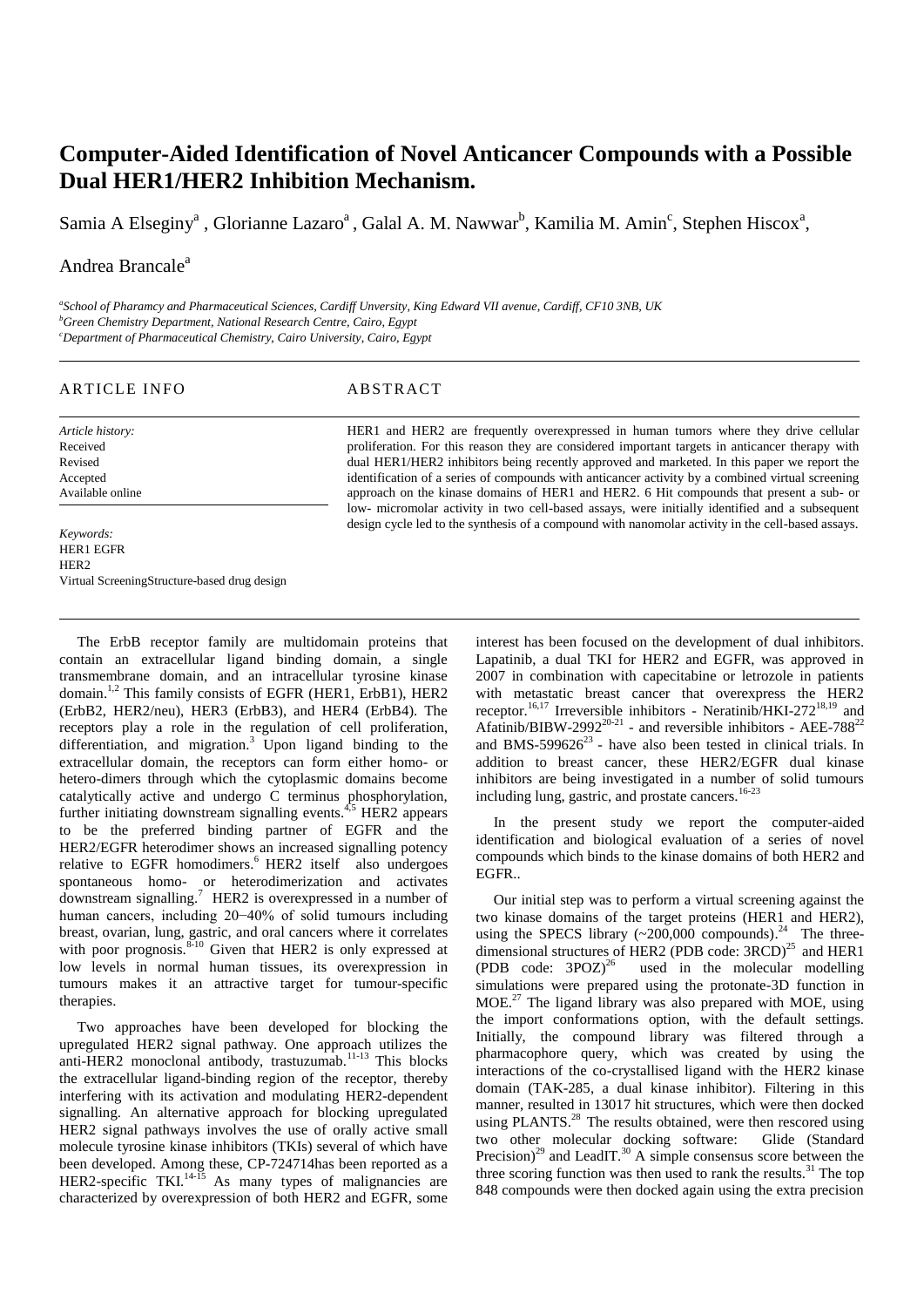(XP) mode and the refining option in Glide. At this point, the top 472 structures obtained in the described simulation, were docked in the EGFR kinase domain structure, using the same docking/scoring approach described for above, but without using the initial pharmacophore-based filter. The docking poses of the top 200 structures were then visually inspected to remove all the poses that did not completely occupy the binding pocket of both structures. Finally, the 15 top-scored compounds that showed a consistent binding mode in the two kinases, were selected for biological evaluation.

**Table 1.** Effects of the virtual screening hits 1 on BT474 cell growth at a10µM concentration.

| Compound                | <b>SPECS ID</b> | % inhibition      |
|-------------------------|-----------------|-------------------|
| $\mathbf{1}$            | AJ-292/42284615 | $72.74 + 0.672$   |
| $\overline{2}$          | AG-690/09179059 | $39.78 \pm 1.69$  |
| 3                       | AK-778/43114822 | $7.255 \pm 1.14$  |
| $\overline{\mathbf{4}}$ | AO-476/40829154 | $48.19 \pm 9.24$  |
| 5                       | AO-476/43415760 | $52.66 \pm 4.82$  |
| 6                       | AN-465/43369940 | $51.76 + 6.7$     |
| 7                       | AN-465/43411129 | $27.2 \pm 3.36$   |
| 8                       | AP-263/43370995 | $16.99 \pm 4.21$  |
| 9                       | AK-918/42179447 | $56.25 \pm 5.76$  |
| 10                      | AN-465/42834516 | $50.96 \pm 4.3$   |
| 11                      | AN-979/15447113 | $35+4.6$          |
| 12                      | AO-476/43380211 | $9.56 \pm 2.6$    |
| 13                      | AG-670/40909957 | $61.37 + 4.07$    |
| 14                      | AG-690/36158020 | $76.99 \pm 6.07$  |
| 15                      | AN-329/42285780 | $47.923 \pm 6.90$ |
| <b>Herceptin</b>        |                 | $40.19 + 0.86$    |

Initially, we assessed the selected molecules against the BT474 breast cancer cell line (Table 1), which overexpresses HER2 and oestrogen receptors. $32$  The compounds were screened at a 10µM concentration in a colorimetric MTT cell proliferation  $\frac{33}{2}$  assay to assess changes in cell growth.<sup>33</sup> All compounds were assessed against a control consisting of cell culture media alone containing the appropriate amount of drug solvent (DMSO).

A more accurate  $IC_{50}$  was then calculated for the 6 compounds that showed the highest percentage of growth inhibition in this assay (Figure 1). These compounds were also evaluated against the HER2+/oestrogen receptor-negative SKBR3 cell line (Table 2). The results showed that compound 1 has best  $IC_{50}$  against SKBR3 cell line  $(1.03\pm0.413\mu)$  whereas the best IC<sub>50</sub> against BT474 was for compound **9** (0.3139 ±0.1069 µM).



**Figure 1.** Structures of the compounds that have shown activity in the first assay against the BT474 cell line.

Table 2. Calculated IC<sub>50</sub> against BT474 and SKBR3 cell lines for selected compounds.

| Compound         | $BT474 \; (\mu M)$ | $SKBR3$ ( $\mu$ M) |
|------------------|--------------------|--------------------|
| 1                | $0.755 \pm 0.1126$ | $1.03 + 0.413$     |
| 5                | $0.8023 + 0.145$   | $1.64 + 0.062$     |
| 6                | $0.343 + 0.063$    | $1.24 + 0.66$      |
| 9                | $0.3139 + 0.1069$  | $3.11 + 0.415$     |
| 13               | $0.4261 + 0.083$   | $2.26 + 0.672$     |
| 14               | $1.097 + 0.1684$   | $3.17 + 0.470$     |
| <b>Herceptin</b> | $1.398 \pm 0.452$  | $1.07 + 0.360$     |

To have an indication that these compounds bind to the intracellular kinase domains of HER1 and HER2, we performed an ELISA assay for both proteins.<sup>34</sup> This specific assay indicates the ability of the tested compounds to inhibit the binding of an antibody that specifically recognises the intracellular C-terminal domains (the kinase domain) of the two proteins. $35$  This inhibition could occur as a direct competition effect between the ligand and the antibody or by the induction of a conformational change in the kinase domain caused by the bound ligand that alters the antibody recognition site. In both scenarios, the assay would indicate if the reported compounds bind to the kinase domain of the receptors. We carried out the ELISA assays on the 6 hits (table 3). All these molecules were tested at a concentration of  $10\mu$ M and all showed a  $>67\%$  of binding inhibition. In particular, compound **1** showed a >80% inhibition against both HER1 and for HER2, with calculated  $IC_{50}$  of 3.92 $\mu$ M for HER1 and 6.029µM for HER2.

**Table 3.** ELISA assay results of selected compounds against HER2/HER1, as percentage of binding inhibition at  $10\mu$ M ligand concentration

| - -<br>Compound | HER <sub>1</sub>   | HER <sub>2</sub>  |
|-----------------|--------------------|-------------------|
|                 | $83.02 \pm 3.635$  | $85.75 \pm 0.288$ |
| 5               | $76.063 \pm 1.955$ | $75.06 \pm 0.106$ |
| 6               | $79.89 \pm 1.053$  | $73.14 \pm 0.123$ |
| 9               | $83.900 \pm 6.5$   | $67.04 \pm 0.13$  |
| 13              | $81.80 + 2.8$      | $72.10 \pm 0.3$   |
| 14              | $80.53 \pm 0.7$    | $67.09 \pm 0.116$ |

The proposed binding configuration of compound **1** in the active site of the HER2 kinase domain is shown in Figure 2. Compound **1** appears to form a H-bond with the Met801 NH and a series of hydrophobic interactions with Leu852, Leu762, Phe1004, Thr798, Thr862 and Leu785. The compound has also a very similar binding in HER1 kinase domain, forming H-bonds with the Met793 NH and the Lys745 side chain amino group, besides hydrophobic interaction with Leu718 (not shown).

Indeed, there appeared to be some commonality in the binding of the 6 hit compounds (e.g. interaction with the corresponding Met in both HER1 and HER2) and, based on the poses obtained from the docking simulations, we decided to merge a set of structural features of the different hits in a single scaffold. In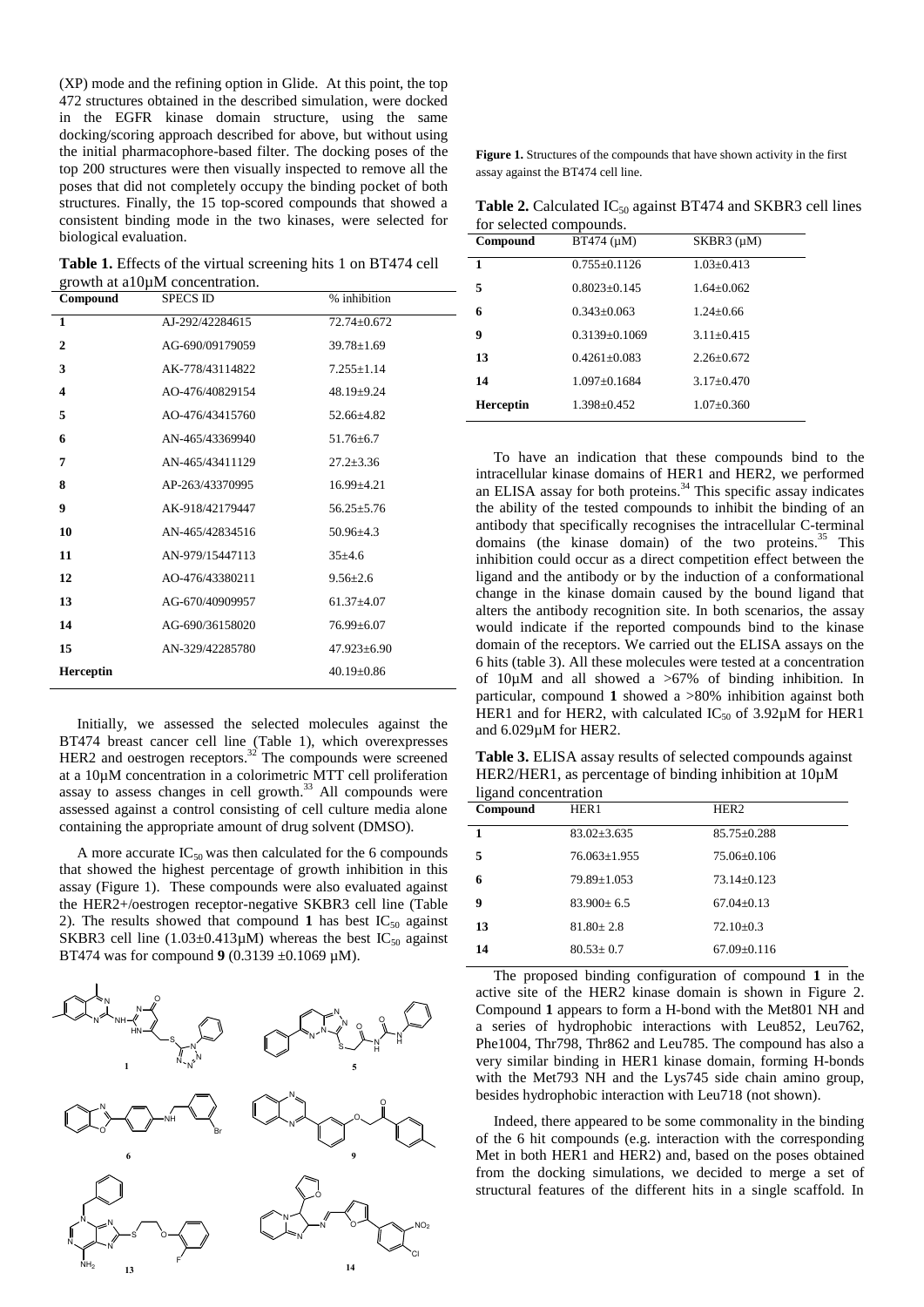particular, we designed a novel series of compound that present an indole ring as a simplified bicyclic heterocycle (a group present in all the hit structures) and a tiosemicarbazide as a replacement of the urea group present in **5**. Furthermore, the tiosemicarbazide could be easily cyclised to generate an oxadiazole ring, which could mimic the furan ring of **14**. Based on these concepts, we docked a series of novel structures (both onto HER1 and HER2) to identify the most promising compounds to be prepared and biologically evaluated. The docking results obtained for compound **16b** is shown in Figure 3 (HER1).



**Figure 2.** Docking pose of **1** (represented in green) in the binding pocket of HER2. Co-crystallised ligand (TAK-285) is represented in purple.

Synthesis of **17a-b** was achieved by condensation of the commercially available indoleaceticacid hydrazide with the appropriate isocyante derivatives in absolute ethanol. The reaction produced a precipitate that was then collected and recrystalized from ethanol to yield **16a-b**. The oxadiazole derivatives **17a-b** were then prepared by cyclisation of **16a-b** in presence of iodobenzoic acid in basic condition at -78ºC for 3hr (Scheme 1). $\frac{3}{5}$ 



i) Absolute ethanol, reflux, overnight; ii) Iodobenzoic acid, -78 °C, 3h.

#### **Scheme 1**. Preparation of **16a-b** and **17a-b**.

The evaluation of newly synthesised compounds was carried initially against the SKBR3 cell line at a concentration of 10µM (Table 4).

**Table 4.** Effects of the synthetized compounds on SKBR3 cell growth at  $a10\mu$ M concentration.<br>Compound % inhibition **Compound** % inhibition

| $\sim$ $\sim$ $\sim$ $\sim$ | $\sim$ $\sim$   |
|-----------------------------|-----------------|
| 16a                         | $21.245 + 2.21$ |
| 16b                         | $71.51 + 3.32$  |
| 17a                         | $33.36 + 1.32$  |
| 17b                         | $37.17 + 4.10$  |
|                             |                 |

Compound **16b** showed the best inhibition (71.51%) in the series and a more accurate biological evaluation was then performed resulting in a  $IC_{50}$  value of  $0.01\pm0.0028\mu$ M against SKBR3 and  $0.055\pm0.0212\mu$ M against BT474. A further evaluation was done using the ELISA assay, described above, against HER1 and HER2 proteins. This assay confirmed the binding of compound **16b** to the kinase domain of HER2 ( $IC_{50}$ )  $12.37\pm2.50\mu$ M), and binding to HER1 (IC<sub>50</sub> of 8.49 $\pm$ 2.20  $\mu$ M).. It should be noted that, for this compound, the cell-based activity is considerably lower than the one observed in the binding assay. However, as the ELISA assays provide an indication of the binding of the compound to the kinases, and they do not assess directly enzymatic inhibition, a strict correlation between the results of the biochemical and cell-based anticancer assay might not be necessarily observed. Furthermore, at this point, we cannot exclude the involvement of other cellular targets beside HER1 and HER2.



**Figure 3.** Docking pose of **16b** (represented in green) in the binding pocket of HER1. Co-crystallised ligand (TAK-285) is represented in purple.

In conclusion, we reported the discovery, using a virtual screening approach, of a series of novel compounds that shows potent anticancer activity against both the BT747 and SKBR3 cell lines. Furthermore, binding of these compounds to the kinase domains of HER1 and HER2 was assessed using an ELISA assay. Among these structures, compound **1** showed the lowest IC<sub>50</sub> (1.03 $\pm$ 0.413µM) against the SKBR3 cell line, . Furthermore, a novel series of compounds was then designed using the structural information of the hit molecules obtained from the *in silico* screening. These novel structures were then biologically evaluated and compound **16b** showed nanomolar activity in both cell-based assays. Furthermore, the ELISA assay suggests that **16b** could target HER1 and HER2 kinase domains. However, further studies will be needed to confirm the mode of action for these compounds. We believe that both **1** and **16b** represent a good starting point for the development of novel anticancer compounds, with a possible HER1/HER2 dual inhibition mechanism of action.

#### **Acknowledgments**

The authors are grateful to the Higher Education Ministry of the Arab Republic of Egypt for the award of a PhD Channel Scholarship (to S.A.). The authors are also very grateful to Dr. Marcella Bassetto for her kind help and support.

#### **References and notes**

1. Carter, P.; Presta, L.; Gorman, C. M.; Ridgway, J. B.; Henner, D.; Wong, W. L.; Rowland, A. M.; Kotts, C.; Carver, M. E.; Shepard, H. M. *Proc. Natl. Acad. Sci. U.S.A.,* **1992** *89*, 4285.